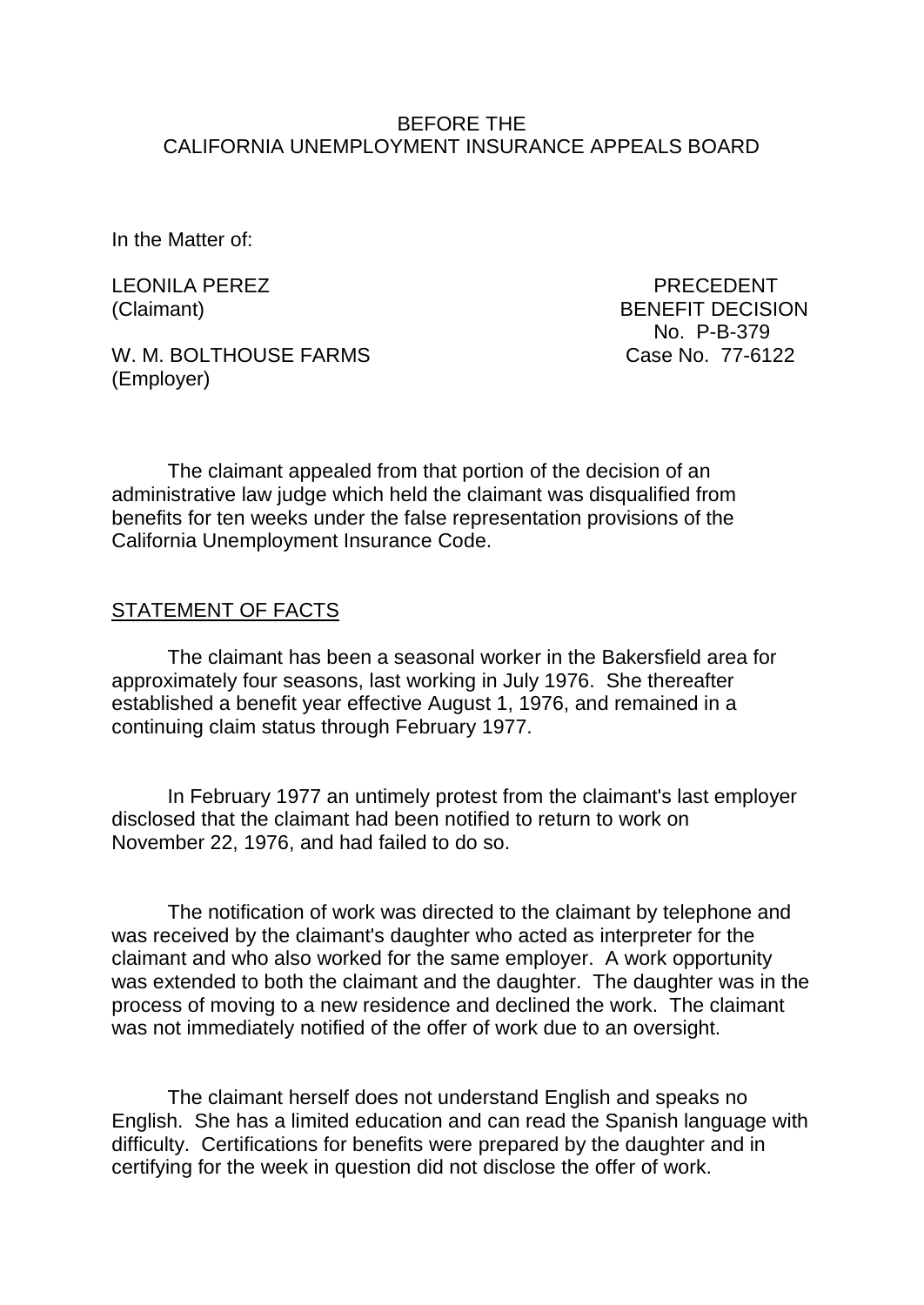The determination which resulted from the Department's investigation was based upon other facts which were covered in the proceedings below and are not presently in issue before this Board. It was specifically found that the claimant had submitted erroneous information to the Department and the disqualification of ten weeks was affirmed.

## REASONS FOR DECISION

Section 1257(a) of the California Unemployment Insurance Code provides that a claimant shall be disqualified from benefits if such claimant has wilfully made a misstatement concerning or has wilfully withheld a material fact for the purpose of obtaining benefits.

There need not be a specific intent to deceive the Department. It is the mere fact that erroneous information was submitted to the Department that invokes a disqualification (Diagnostic Data, Inc. v. California Unemployment Insurance Appeals Board (1973), 34 Cal. App. 3d 556, 110 Cal. Rptr. 157). What is crucial is the determination of whether a claimant with knowledge of the facts knowingly withholds pertinent information or misinforms the Department in order to qualify for unemployment insurance compensation.

Upon appeal to this Board counsel urges that the disqualification assessed is appropriate only upon a finding of agency. With such contention we must concur, as will be indicated.

An agency relationship exists where one person acts through the services of another. It is not a matter of law but a matter of fact (section 2295, California Civil Code). An agency relationship need not be in writing. It will result equally from the intent of the parties and is either express or implied (section 2298, California Civil Code). Such relationship may reasonably be inferred where the principal acts in such a way as to cause a third person to believe the agency relationship has been established (section 2300, California Civil Code).

Here the claimant had dealt with the Department since August when the claim was initially established through the daughter and had received her benefits as a result of the daughter's preparation of the claim. Similarly, the employer had customarily contacted the claimant through the daughter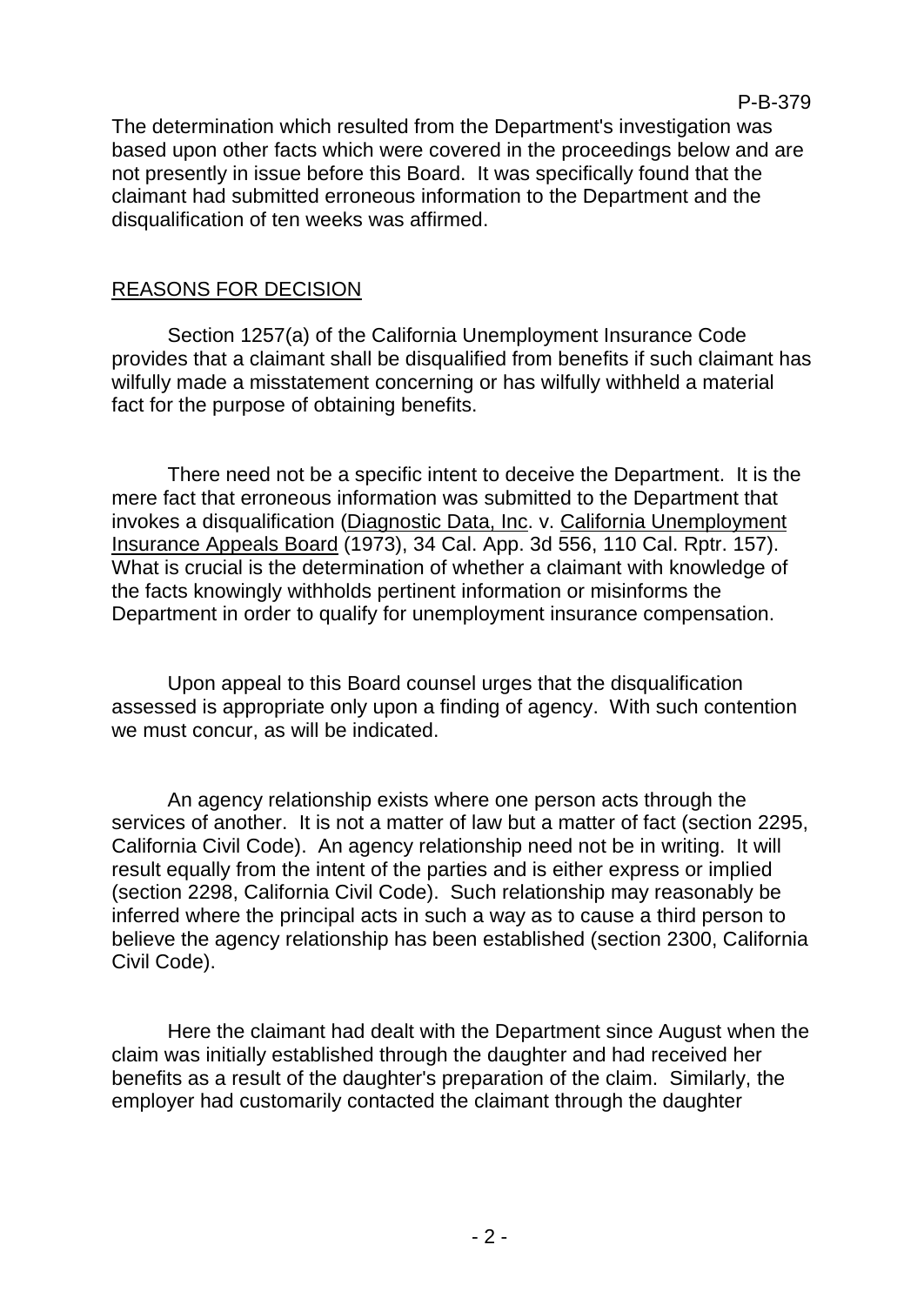#### P-B-379

who, being bilingual, could receive the information in English and transmit it to the claimant in Spanish. Accordingly, we find an agency relationship was established through the conduct of the parties (Hickson v. Gray (1949), 91 Cal. App. 2d 684, 205 P. 2d 420; and Anderson v. Thacher (1946), 76 Cal. App. 2d 50, 172 P. 2d 533).

It is axiomatic, however, that a principal is responsible for the acts of the agent, a concept which has been consistently observed by this Board and its predecessors. In Benefit Decision No. 6428 issued in 1956 the claimant's application for benefits was prepared by the claimant's wife. One of the questions involved on the form concerned the receipt of vacation pay which was answered in the negative. In preparing the form it could not be established that the specific questions had been disclosed to the claimant. Without verifying the accuracy of the answers set forth the claimant signed the form and submitted it to the Department. It was pointed out that while the claimant himself pled ignorance that the form contained incorrect statements, the claimant had requested his wife to complete the form on his behalf. He therefore established her as his agent and became responsible for the acts and omissions of the agent and was properly subject to the disqualification assessed.

In Benefit Decision No. 6500 the claimant and her sister-in-law frequently impersonated each other with respect to incoming telephone calls. The sister-in-law received a referral to suitable work from the Department and through inadvertence failed to disclose it to the claimant. Again it was held that having authorized the sister-in-law to act on her behalf the claimant was liable for the failure of such sister-in-law to properly forward the message, again holding the claimant liable for the omissions of the agent.

In a factual situation more closely related to the facts presently presented, a claimant who was unable to read or write the English language requested a friend to prepare a claim form. The form was executed without inquiry of the claimant and erroneous information with respect to the receipt of wages had been set forth. Without verifying the accuracy of the form the claimant affixed his signature and submitted it to the Department. It was pointed out that the claimant had authorized his friend to answer the questions on the initial claim form thus constituting the friend agent of the claimant. In signing the form the claimant adopted as his own the answers which the agent had placed thereon. It was further pointed out that the claimant had a duty to report the vacation pay when filing the initial claim for benefits and is properly subject to disqualification (Benefit Decision No. 6507).